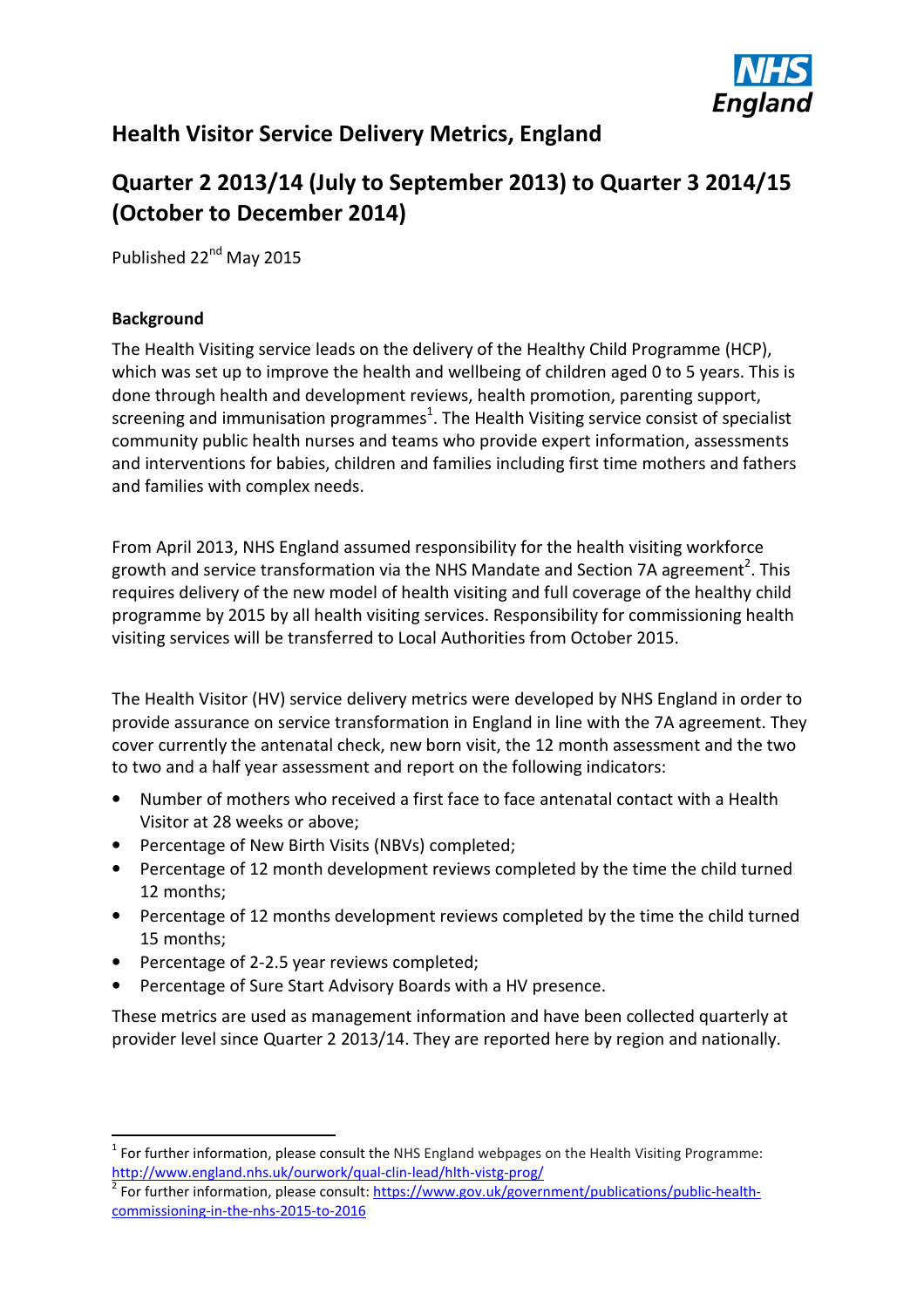#### **Key findings**

- Coverage across all indicators (the percentage of providers submitting data that passed validation checks) showed an average of 69% in Quarter 2 2013/14 and is around 96% in Quarter 3 2014/15, a small number of issues remain with data coverage and quality.
- Overall, the percentage of children receiving health visiting services has increased from Quarter 2 2013/14 to Quarter 3 2014/15:
	- $\circ$  The percentage of NBVs undertaken within 14 days in England increased from 74% in Quarter 2 2013/14 to 82% in Quarter 3 2014/15.
	- $\circ$  The percentage of children receiving the 12 month development review by the time they turn 15 months has increased from 64% in Quarter 2 2013/14 to 76% in Quarter 3 2014/15.
	- $\circ$  The percentage of children in England who received a 2-2.5 year review by the time they turned 2.5 years increased from 63% in Quarter 2 2013/14 to 69% in Quarter 3 2014/15.
- Notable changes from 2014-15 Q2 to 2014-15 Q3 are:
	- $\circ$  An increase in the number of antenatal visits, with 4930 additional visits reported;
	- o An increase in the proportion of New Birth Visits within 14 days from 79% to 82%.
- Overall delivery of the new birth visit remained high at 95% in Q3 2014-15

#### **Findings**

#### *Data Quality and Coverage*

Coverage for all indicators is measured as the percentage of providers submitting data that passed validation checks – see table 1a for national and regional data for Quarter 3 2014/15. Overall, it has increased over the last four quarters at national level – see table 1b.

Coverage across all indicators showed an average of 69% in Quarter 2 2013/14 and is around 96% in Quarter 3 2014/15, but there are issues remaining with data coverage and quality. Coverage figures over time at regional level can be found in Appendix 1.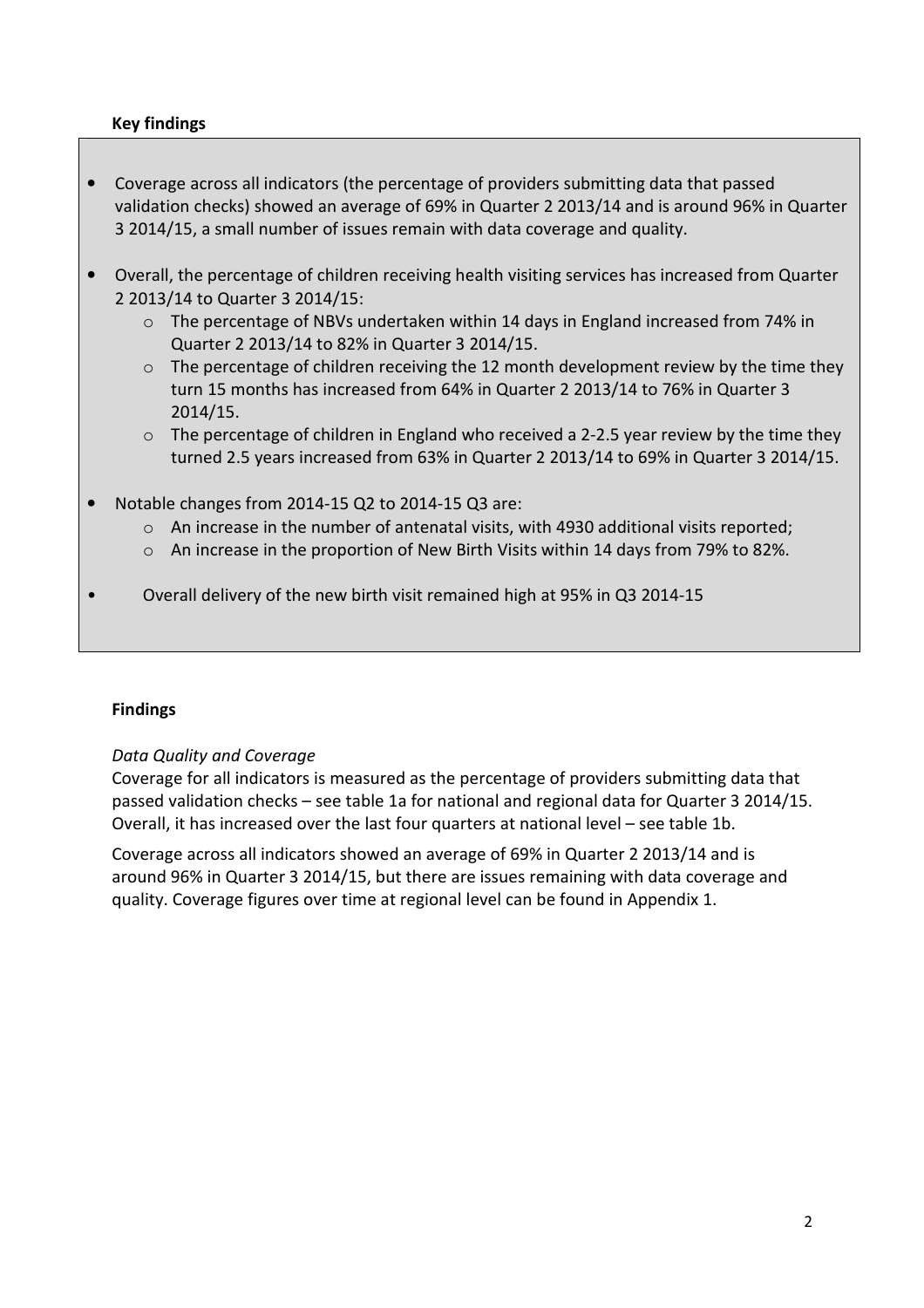#### **Table 1a. Coverage (percentage of providers that passed validation checks), England, Quarter 3 2014/15**

| <b>Indicators</b>                                                     | North | <b>Midlands</b><br>& East | London | South | <b>England</b> |
|-----------------------------------------------------------------------|-------|---------------------------|--------|-------|----------------|
| First antenatal visit at 28 weeks or<br>above                         | 98%   | 97%                       | 100%   | 100%  | 98%            |
| New birth visit within 14 days                                        | 100%  | 100%                      | 95%    | 100%  | 99%            |
| New birth visit after 14 days                                         | 100%  | 100%                      | 95%    | 100%  | 99%            |
| Development review at 12 months                                       | 100%  | 100%                      | 100%   | 100%  | 100%           |
| Development review at 12 months<br>completed by 15 months             | 98%   | 100%                      | 89%    | 79%   | 93%            |
| Development review at 2-2.5 years                                     | 100%  | 97%                       | 100%   | 96%   | 98%            |
| Sure start advisory board with<br>health visitor present <sup>3</sup> | 93%   | 89%                       | 47%    | 82%   | 82%            |

# **Table 1b. Coverage (percentage of providers that passed validation checks), England, Quarter 2 2013/14 to Quarter 3 2014/15**

| <b>Indicators</b>                  | 2013/14        | 2013/14        | 2013/14   | 2014/15   | 2014/15        | 2014/15        |
|------------------------------------|----------------|----------------|-----------|-----------|----------------|----------------|
|                                    | Q <sub>2</sub> | Q <sub>3</sub> | Q4        | Q1        | Q <sub>2</sub> | Q <sub>3</sub> |
| First antenatal visit at 28        | 74%            | 88%            | 94%       | 93%       | 95%            | 98%            |
| weeks or above                     |                |                |           |           |                |                |
| New birth visit within 14          | 77%            | 91%            | 96%       | 93%       | 94%            | 99%            |
| days                               |                |                |           |           |                |                |
| New birth visit after 14           | 74%            | 90%            | 96%       | 91%       | 93%            | 99%            |
| days                               |                |                |           |           |                |                |
| Development review at 12<br>months | 73%            | 87%            | 95%       | 94%       | 97%            | 100%           |
| Development review at 12           |                |                |           |           |                |                |
| months completed by 15             | 54%            | 74%            | 84%       | 84%       | 88%            | 92%            |
| months                             |                |                |           |           |                |                |
| Development review at 2-           | 74%            | 83%            | 88%       | 89%       | 96%            | 98%            |
| 2.5 years                          |                |                |           |           |                |                |
| Sure start advisory board          | 57%            | 78%            | 77%       | 86%       | 81%            | 82%            |
| with health visitor present        |                |                |           |           |                |                |
| Average                            | 69%            | 85%            | 90%       | 90%       | 92%            | 96%            |
| <b>Standard deviation</b>          | 9%             | 6%             | 7%        | 4%        | 6%             | 6%             |
| Range                              | 54% - 77%      | 74% - 91%      | 77% - 96% | 84% - 94% | 81% - 97%      | 82% - 100%     |
| <b>Median</b>                      | 74%            | 87%            | 94%       | 91%       | 94%            | 98%            |

 $3$  Providers that submit zero values for numbers of Sure Start Advisory Boards in the period are currently classified as having an invalidated response for this indicator. NHS England is seeking further information that will help to confirm whether it is appropriate to classify zero responses as valid in future. In particular, coverage figures for London region, where almost half of providers submit zero values, should be interpreted with caution.

l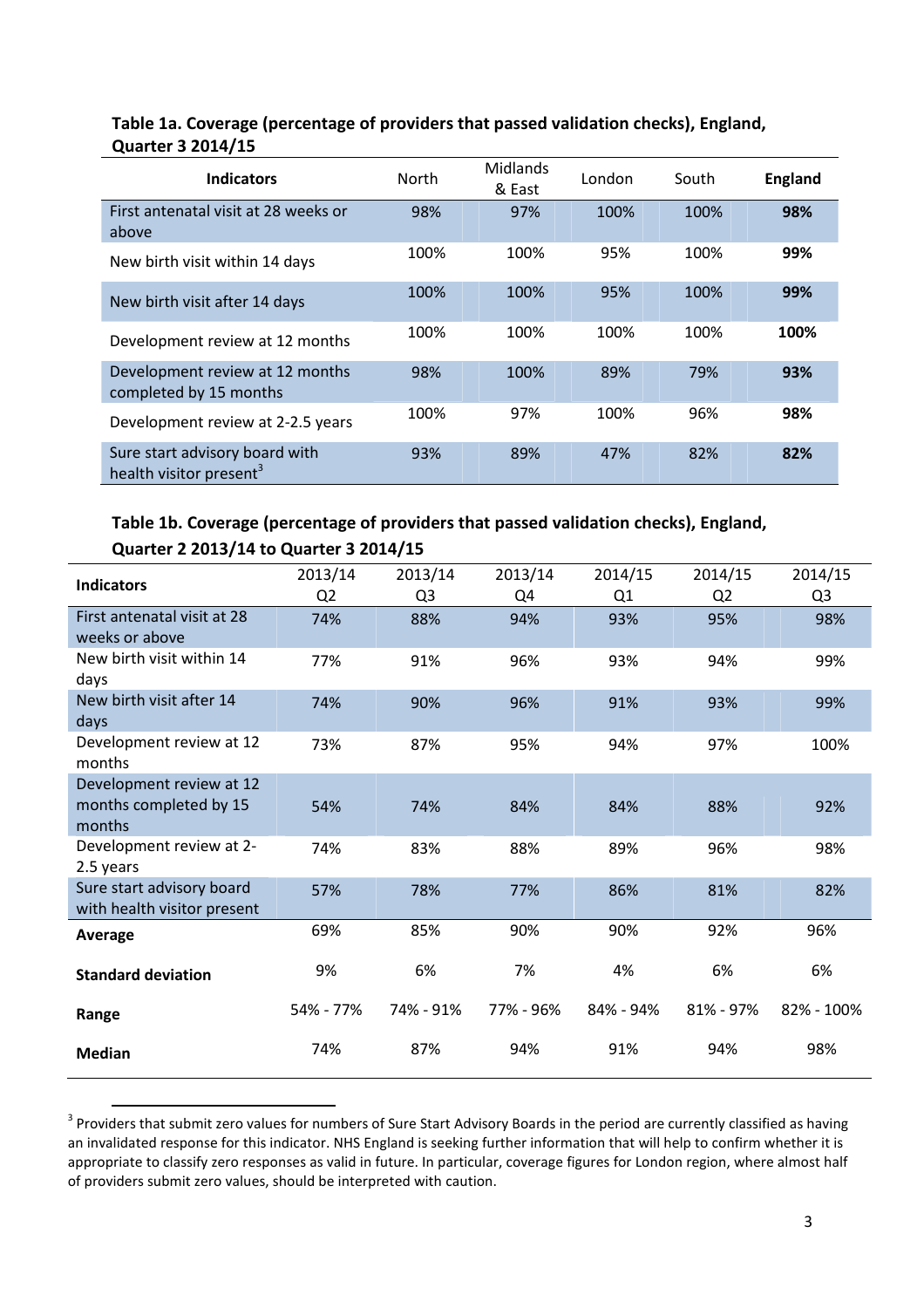Coverage is usually lower for the indicator 'number of 12 month reviews completed by the time the child turned 15 months'. Nonetheless, coverage has increased from 54% in Quarter 2 2013/14 to 92% in Quarter 3 2014/15.

#### *Health Visitors Activity*

These metrics measure whether HV visits occurred and as such represent Health Visitor activity. Whilst activity figures are presented for England and the regions (Tables 2a and 2b and appendix 2), where these are based on low coverage, caution should be used in their interpretation. For example, in Q2 2013-14 there was only 54% coverage for the 15 month review touch-point nationally, meaning that the just under half of the providers did not submit a validated return. Whilst 64% of these providers did submit a validated return, there is less certainty that this is representative of all providers than there would be with greater coverage. Coverage figures giving the percentage of providers who have returned data passing the validation checks for each indicator are given in tables 1a and 1b and in appendix 1.

Commentary on each indicator is presented in the following sections. A summary of the National and region level results in Quarter 3 2014/15 is given in table 2a for each indicator. Table 2b provides national level data from Quarter 2 2013/14 to Quarter 3 2014/15 by indicator (see appendix 2 for the regional breakdown).

The regional and Area Team breakdowns of each of these indicators for Quarter 3 2014/15 are provided in the accompanying Health Visitors Service Report Quarter 3 2014/15 xls file

| <b>Indicators</b>                                            | North  | Midlands &<br>East | London | South  | <b>England</b> |
|--------------------------------------------------------------|--------|--------------------|--------|--------|----------------|
| First antenatal visit at 28<br>weeks or above                | 19,586 | 13,616             | 2,101  | 14,859 | 50,162         |
| New birth visit within 14<br>days                            | 82%    | 89%                | 84%    | 70%    | 82%            |
| New birth visit after 14<br>days                             | 16%    | 9%                 | 9%     | 22%    | 14%            |
| Development review at 12<br>months                           | 81%    | 78%                | 42%    | 64%    | 69%            |
| Development review at 12<br>months completed by 15<br>months | 86%    | 85%                | 59%    | 67%    | 76%            |
| Development review at 2-<br>2.5 years                        | 81%    | 77%                | 44%    | 67%    | 69%            |
| Sure start advisory board<br>with health visitor present     | 94%    | 97%                | 98%    | 99%    | 97%            |

#### **Table 2a – Activity Summary, Regions and England, Quarter 3 2014/15**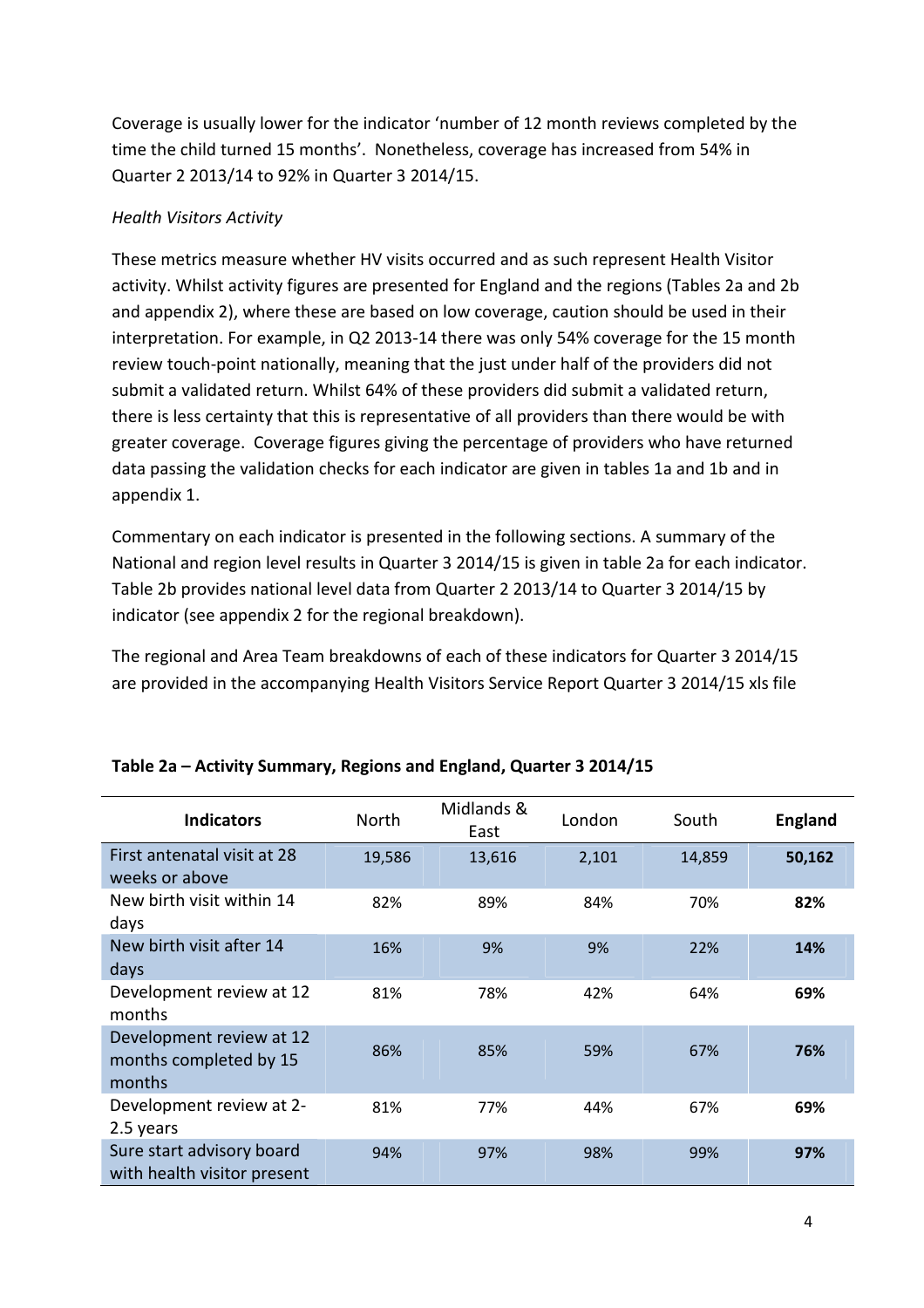| <b>Indicators</b>                                            | 2013/14<br>Q <sub>2</sub> | 2013/14<br>Q <sub>3</sub> | 2013/14<br>Q4 | 2014/15<br>Q <sub>1</sub> | 2014/15<br>Q <sub>2</sub> | 2014/15<br>Q <sub>3</sub> |
|--------------------------------------------------------------|---------------------------|---------------------------|---------------|---------------------------|---------------------------|---------------------------|
| First antenatal visit at<br>28 weeks or above                | 32,541                    | 32,845                    | 36,353        | 38,804                    | 45,232                    | 50,162                    |
| New birth visit within<br>14 days                            | 74%                       | 74%                       | 73%           | 75%                       | 79%                       | 82%                       |
| New birth visit after 14<br>days                             | 22%                       | 19%                       | 21%           | 20%                       | 17%                       | 14%                       |
| Development review at<br>12 months                           | 65%                       | 63%                       | 64%           | 65%                       | 67%                       | 69%                       |
| Development review at<br>12 months completed<br>by 15 months | 64%                       | 70%                       | 73%           | 76%                       | 77%                       | 76%                       |
| Development review at<br>$2-2.5$ years                       | 63%                       | 67%                       | 67%           | 73%                       | 68%                       | 69%                       |
| Sure start advisory<br>board with health<br>visitor present  | 94%                       | 94%                       | 92%           | 95%                       | 97%                       | 97%                       |

#### **Table 2b – Health Visitors activity, England, Quarter 2 2013/14 to Quarter 3 2014/15**

# **3.1 Number of mothers who received a first face to face antenatal contact with a Health Visitor at 28 weeks or above.**

This was collected as a number rather than a percentage because of the difficulty in defining the population of women who should receive this contact in each area in each quarter.

In Quarter 3 2014/15 the reported number of contacts in England was 50,162. Coverage for this indicator has increased significantly from 74% in Quarter 2 2013/14 to 98% in Quarter 3 2014/15, an increase of 24 percentage points.

#### **3.2 Percentage of New Birth Visits (NBVs) completed**

The percentage of new birth visits (NBV) undertaken within 14 days and those undertaken after 14 days are collected. Whilst the NBV ideally occurs within 14 days, it is expected that this will not happen in all cases, for example when the baby is kept in hospital longer than 14 days or the family visits relatives in a different location after the birth.

In addition to validation against Office of National Statistics (ONS) population estimates, this indicator was subject to an additional validation check. If the total number of visits (those within 14 days and after 14 days) was greater than the number of births reported for a given provider then the data failed the validation check and was not included in the figures.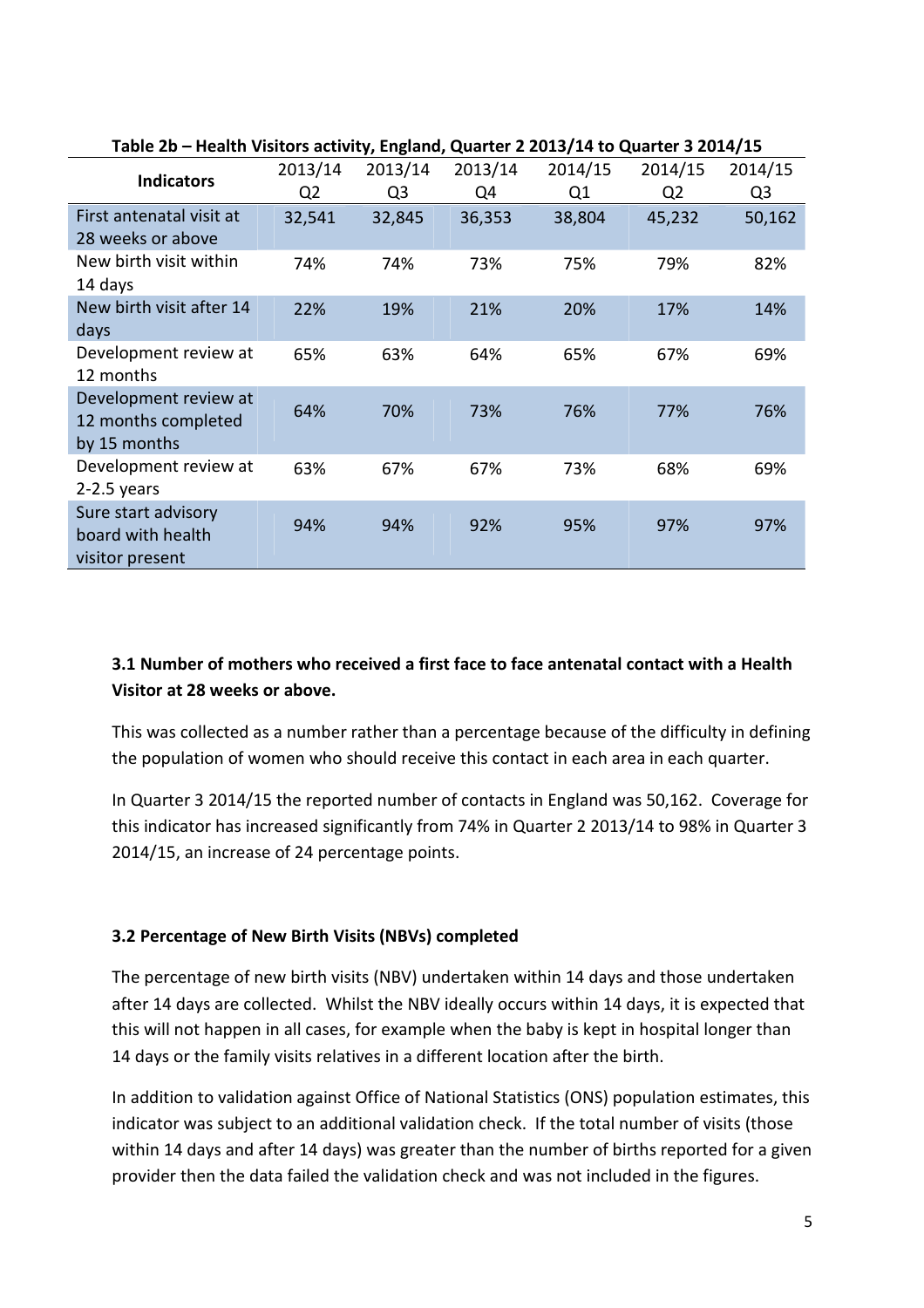The percentage of NBVs undertaken within 14 days in England is reported to be 82% in Quarter 3 2014/15. There has been a 7 percentage point increase of NBVs undertaken within 14 days nationally from 74% in Quarter 2 2013/14 (which is reflected in a decrease in the percentage of NBVs undertaken after 14 days). This increase is accompanied by an improvement in the percentage of providers that passed validation checks from 77% in Quarter 2 2013/14 to 99% in Quarter 3 2014/15.

There is regional variation in Quarter 3 2014/15, with Midlands & East (89%), London (84%) and the North (82%) reporting a higher percentage of infants receiving a visit within 14 days than the South (70%). Coverage (the percentage of providers passing the validation checks) in this period is lowest for London at 95%. All the other regions achieved coverage of 100% (see table 1a).

The percentage of NBVs undertaken after 14 days in England was 14% in Quarter 3 2014/15. This represents returns from 99% of providers. The South (22%) and North (16%) have higher percentages of visits occurring after 14 days than London (10%) and Midlands & East (9%), which is expected given the lower percentage of visits occurring within 14 days in these two regions. There are cases where it is not possible for an NBV to take place within the recommended 14 day period. It is not expected that the two NBV indicators would total 100%, nor that areas would achieve 100% of NBVs under 14 days. NHS England is looking into possible reasons for the regional variation in the two NBV indicators.

#### **3.3 Percentage of 12 month development reviews completed**

The percentage of children in England who received a 12 month development review by the time they turned 12 months is reported to be 69% in Quarter 3 2014/15, with returns from 100% of providers.

In Quarter 3 2014/15, the North and Midlands & East reported over three quarters of children received a 12 month development review by the time they turned 12 months (81% and 78% respectively), with coverage of 100%. The South and London report lower figures of around 64% and 42%, respectively, with coverage also at 100%.

The percentage of children receiving this review increased by 4 percentage points between Quarter 2 2013/14(65%) and Quarter 3 2014/15 (69%) Latest figures should be of better quality as coverage has increased over the period from 73% in to 100%.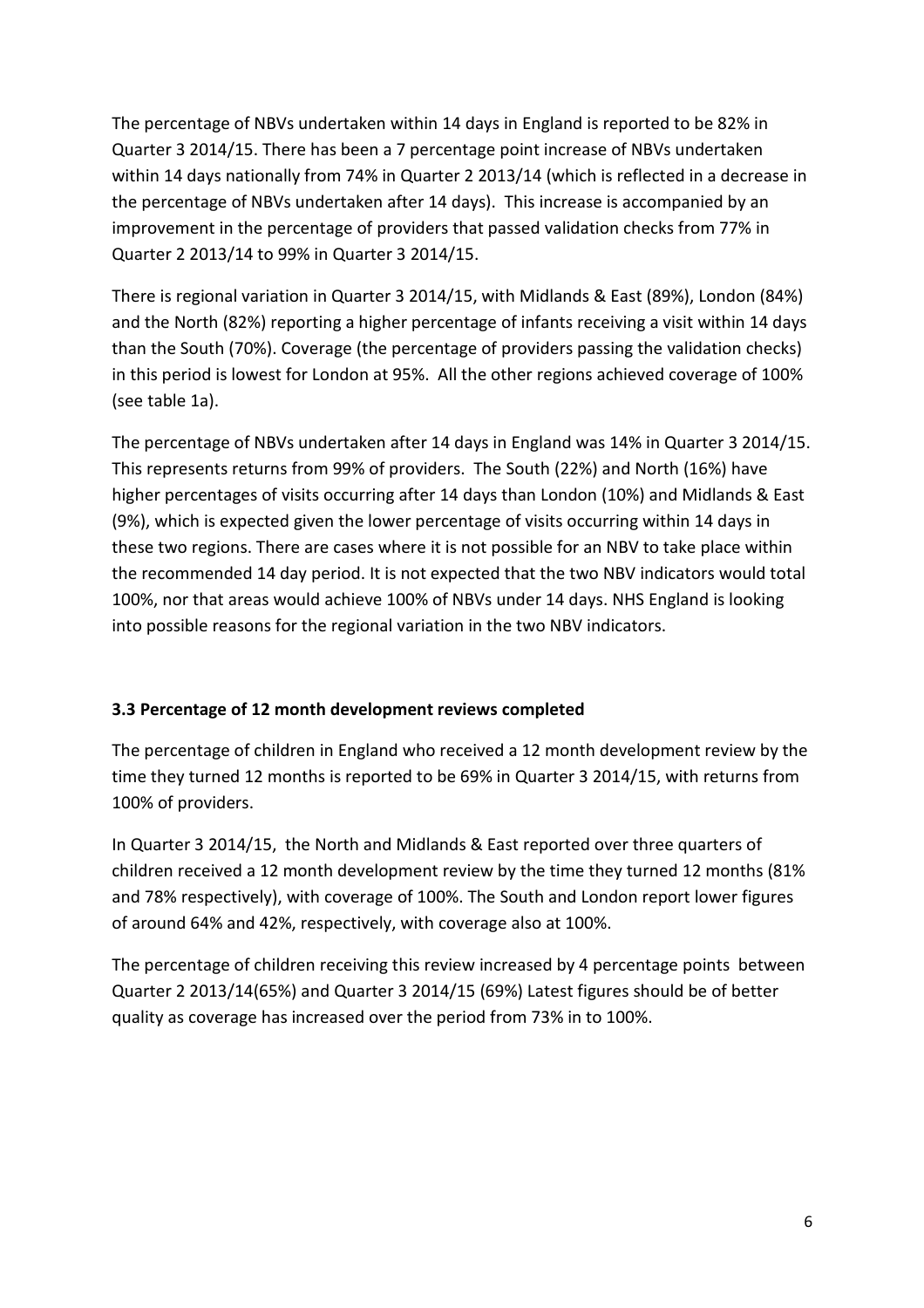# **3.4 Percentage of 12 months development reviews completed by the time the child turned 15 months**

This indicator measures the percentage of children in England who received a 12 month review by the time they turned 15 months and adds to the percentage of children who received the 12-month review in the previous Quarter. It is reported to be 76% in Quarter 3 2014/15, with returns from 93% of providers. In Quarter 3 2014/15 the Midlands and East and North report more than 8 in 10 children received a 12 month review by the time they turned 15 months (85% and 86%, respectively), with the South and London reporting lower figures of 67% and 59%, respectively.

The percentage of children receiving this review by the time they turn 15 months has increased from 64% in Quarter 2 2013/14 to 76% in Quarter 3 2014/15, and latest figures should be of better quality as coverage has increased over the period from 54% in Quarter 2 2013/14 to 93% in Quarter 3 2014/15.

# **3.5 Percentage of 2-2.5 year reviews completed**

The percentage of children in England who received a 2-2.5 year review by the time they turned 2.5 years is estimated to be 69% in Quarter 3 2014/15. This represents returns from 98% of providers in this period.

In Quarter 3 2014/15 the North and Midlands and East report higher percentages of 2-2.5 year reviews completed (81% and 77%, respectively), both showing good data coverage (100% and 97%, respectively). The South reports a lower percentage of 2-2.5 year reviews completed at 67% (with good data coverage of 96%). London shows the lowest percentage of 2-2.5 year reviews completed at 44% based on 100% data coverage, which may be partly linked to the transient nature of the population in London

From Quarter 2 2013/14 to Quarter 3 2014/15, there was a 6 percentage point increase in the percentage of children in England who received a 2-2.5 year review by the time they turned 2.5 years, from 63% in Quarter 2 2013/14 to 69% in Quarter 3 2014/15.

# **3.6 Percentage of Sure Start Advisory Boards with a HV presence**

This is calculated as the number of sure start advisory board meetings in the quarter with a health visitor present as a percentage of all meetings.

In England the percentage of sure start advisory boards with a Health Visitor presence is estimated to be 97% in Quarter 3 2014/15, a slight increase from 94% in Quarter 2 2013/14.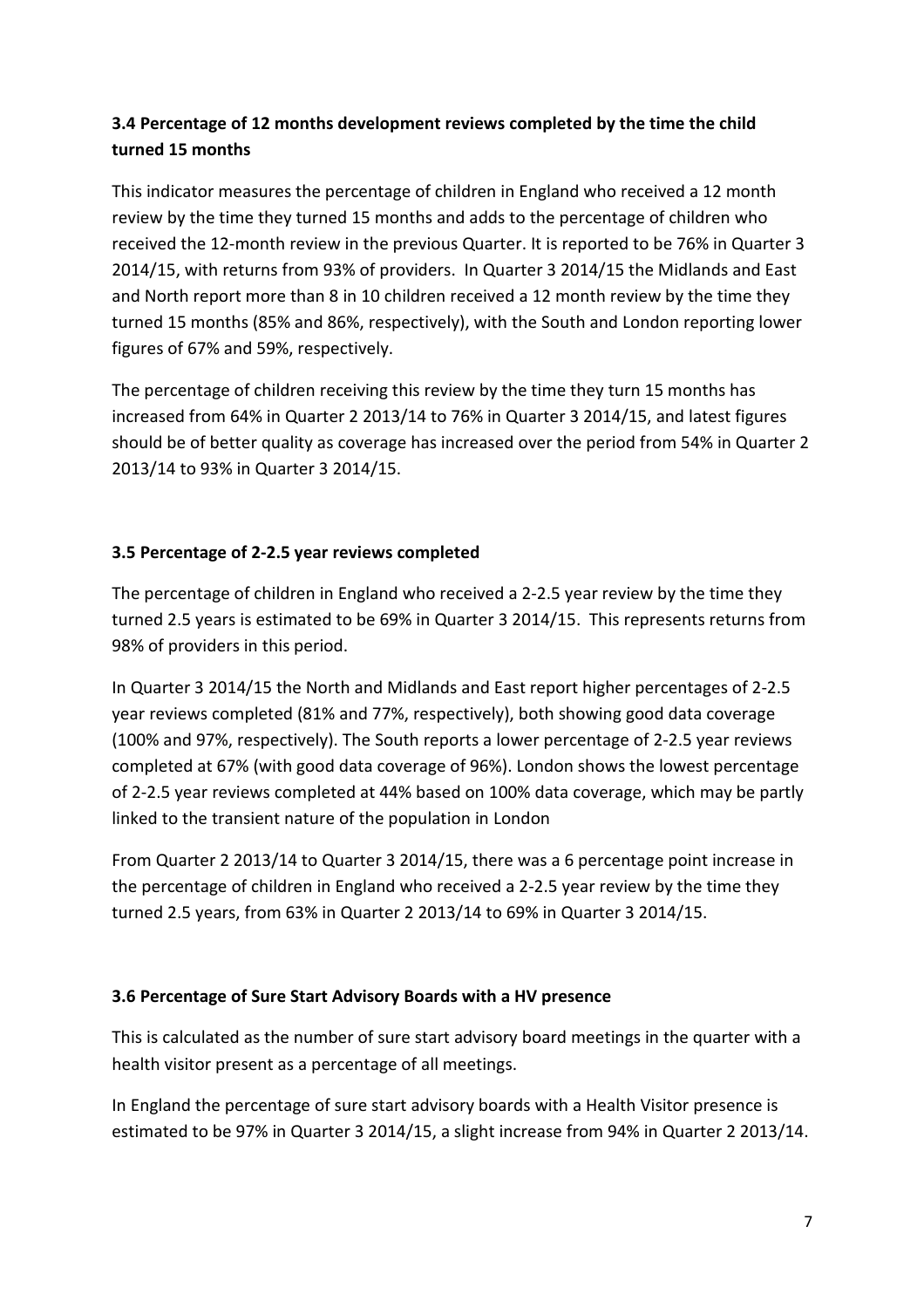This represents returns from 82% of providers in Quarter 3 2014/15, a large increase from 57% in Quarter 2 2013/14.

All regions in Quarter 3 2014/15 reported more than nine out of ten sure start advisory boards had a Health Visitor present. The North reported 94% of sure start advisory boards with a Health Visitor presence with a good coverage of 93%; the South reported 99% but this was based on a lower coverage of 82%. Midlands and East reported 97% with coverage at 89%. London also reported 98% of sure start advisory boards with a Health Visitor presence but with the lowest coverage at 47%.

#### **Further information on how these metrics are produced**

*Timeframe* 

These metrics have been collected quarterly since Quarter 2 2013/14.

# *Geographical Breakdown*

These metrics are published by region and at national level.

# *Providers and population covered*

All providers of Health Visiting services are asked to report on these metrics to their NHS England Area Team.

These metrics should be collected by provider area of responsibility. Provider area of responsibility is defined as all those who the provider is responsible for providing health visitor services for. This should be defined on the basis of Clinical Commissioning Groups (CCG) footprints in 2014/15. CCG footprints are the CCG in which the infant is registered to a GP, or if they are not registered, the CCG of residence. All infants should therefore be included.

# *Indicator specifications*

Detailed indicator specifications can be found in appendix 6 of the **National Health Visiting Service Specification 2014/15**: http://www.england.nhs.uk/wpcontent/uploads/2014/04/hv-serv-spec.pdf

# *Quality assurance*

The data were subject to quality assurance to ensure consistency. This process includes:

- Numerators and denominators: flag where the numerator exceeds the denominator i.e. whether the number of visits completed exceeded the number of infants due a visit.
- A sense check on the number of 12 month checks that are completed by the time the child turns 15 months. This is flagged for investigation if the number completed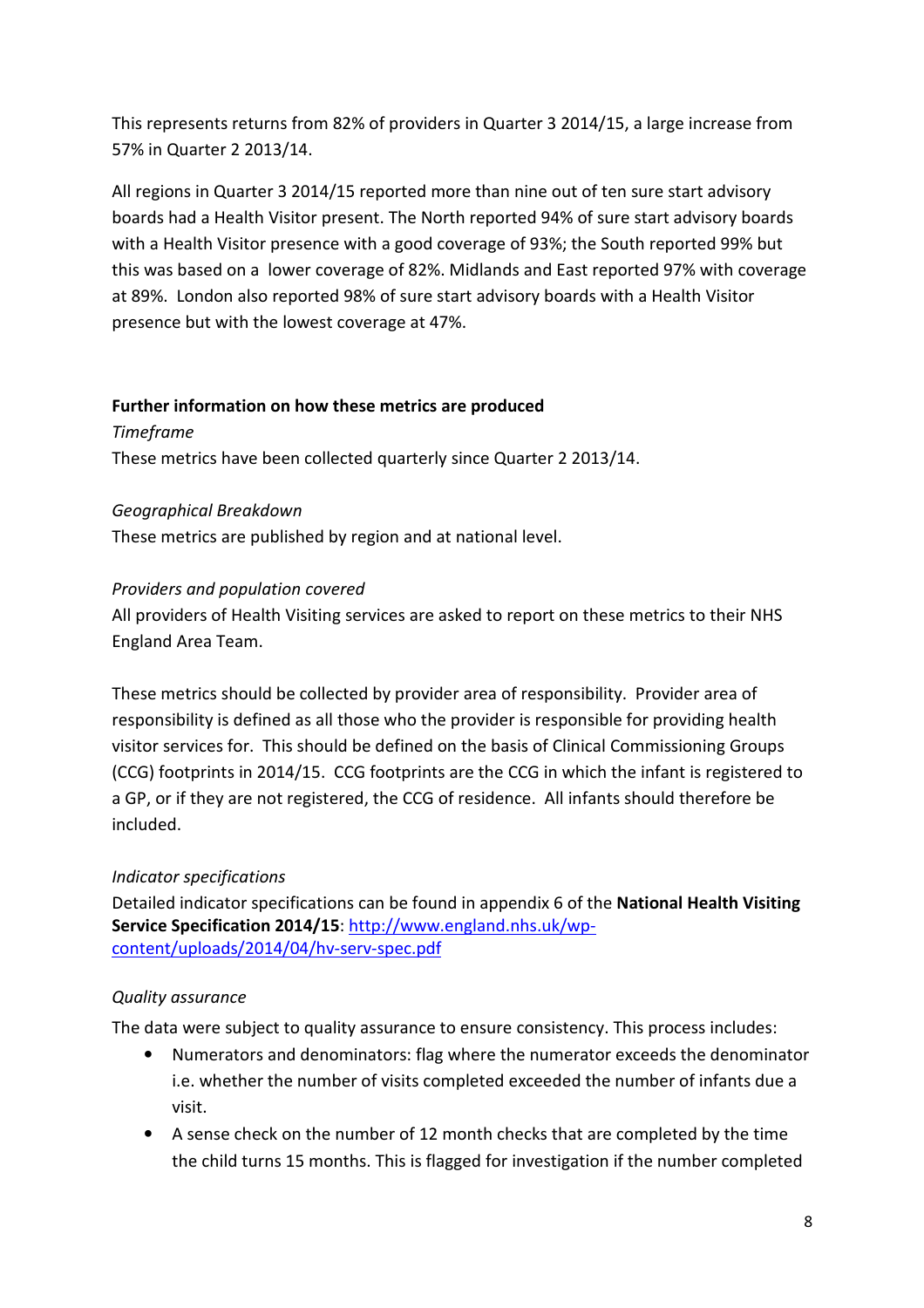at 15 months is lower than the number completed at 12 months and if it appears anomalous (e.g., the number completed at 15 months is lower than the number completed at 12 months in the previous quarter), given that the cohorts of children for these checks will be different.

• Population checks: flag where the number of infants visited in each age group was more than 20% different from the relevant mid-year population estimates. The midyear population estimates used for each provider are based on the information supplied by Area Teams about the CCG populations covered by each provider.

| Indicator                         | <b>Check</b>                                                                                             |
|-----------------------------------|----------------------------------------------------------------------------------------------------------|
| New birth visit within<br>14 days | Number of infants due a new birth visit is within 20% of the<br>2012 population estimate of 0 year olds  |
| New birth visit after<br>14 days  | Number of infants due a new birth visit is within 20% of the<br>2012 population estimate of 0 year olds  |
| Review at 12 months               | Number of infants due a 12 month visit is within 20% of the<br>2012 population estimate of 1 year olds   |
| Review at 15 months               | Number of infants due a 12 month visit is within 20% of the<br>2012 population estimate of 1 year olds   |
| Review at 2-2.5 years             | Number of infants due a 2-2.5 year visit is within 20% of the<br>2012 population estimate of 2 year olds |

Data from several providers would potentially fail validation for the indicators 'review at 12 months', 'review at 15 months' and 'review at 2-2.5 years' because the populations are more than 20% greater than expected from CCG population estimates. This is likely to be an issue with the Child Health Information System (CHIS) data, whereby children who move from an area are not removed from the CHIS in a timely way. This is likely to be a greater problem in London than elsewhere because the population is more transient. To account for this, data submitted are checked both against CCG population estimates and previous submissions; and ATs are asked to explain any identified discrepancies.

The quality assurance process highlighted data quality issues that Area Teams and Providers were given the chance to investigate and either explain or resubmit data where anomalies were discovered. Where data failed a validation check and no explanation or correction was provided by the Area Team, these data were excluded from the service metrics reported. Whilst the number of validation checks failed by initially submitted data is improving, there are still a significant number of providers having to resubmit data.

#### **Additional Information**

The NHS England Analyst with overall responsibility for this report is: James Wallis